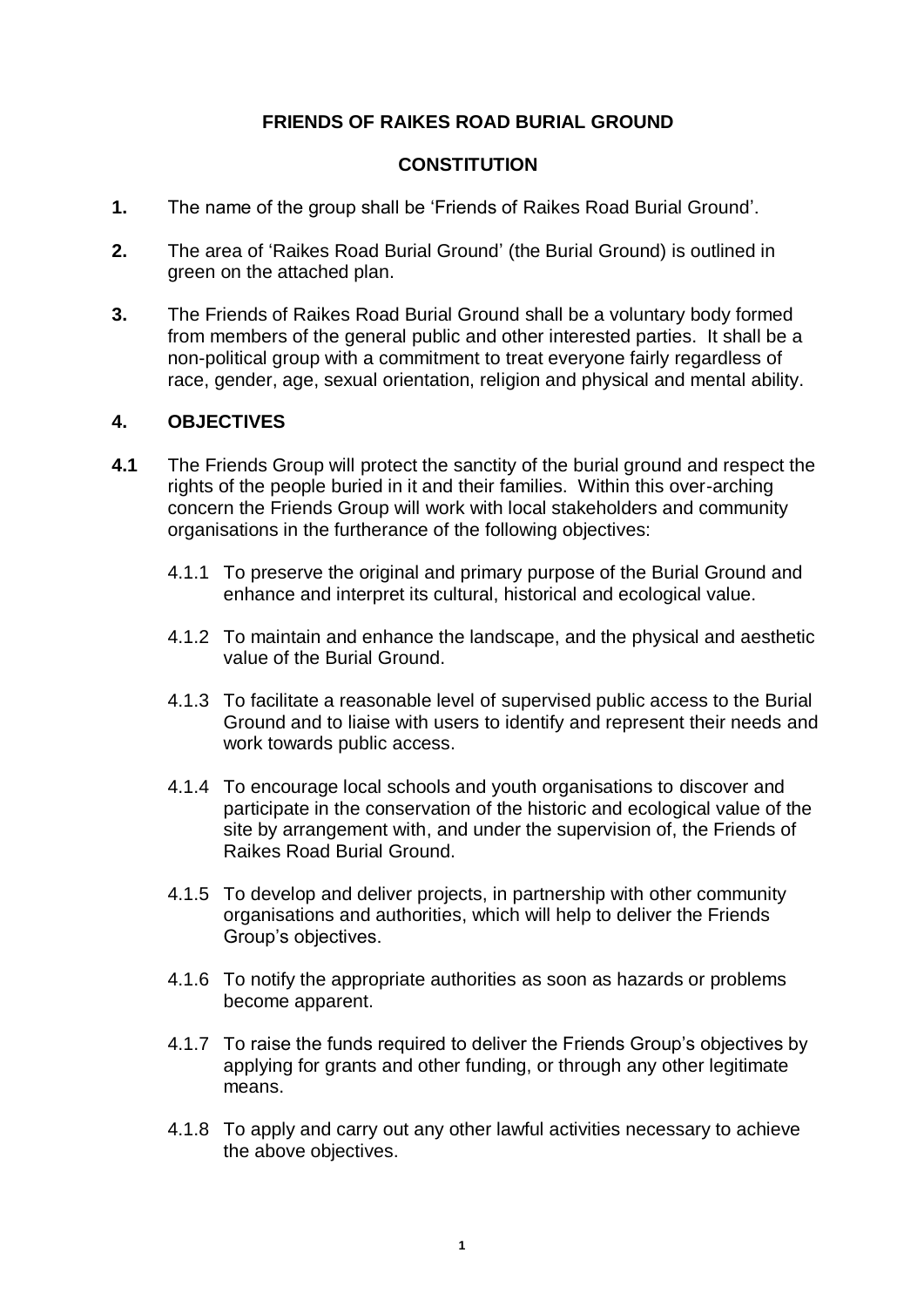- 4.2 The Friends Group will deliver these objectives on behalf, and with the approval, of the incumbent of Holy Trinity Church (Skipton), as the landowner, and Skipton Town Council, as the authority responsible for maintaining the site under the terms of a request from the parochial church council served under s215(2) of the Local Government Act 1972.
- 4.3 On a day to day basis the Friends Group will work with the incumbent of Holy Trinity Church and Skipton Town Council as equal partners. Both the incumbent of Holy Trinity Church and a nominated representative of Skipton Town Council will be represented on the Friends Group's Committee and have the right to be elected to any of the designated posts of that Committee (see section 6 below). Within the confines of agreed plans and work schedules the Friends Group will have full delegation to manage the Burial Ground as it determines.

### **5. MEMBERSHIP**

**5.1** Membership of the group shall be open to anyone with an interest in preserving, enhancing and using the Burial Ground in an appropriate manner. All persons wishing to become a member of the Friends Group may be charged an annual subscription to cover the general running costs of the Group and the costs of producing a website or quarterly newsletter, if produced. The annual subscription, if any, will be determined at the Annual General Meeting (AGM): see paragraph 6.5 below.

## **6. COMMITTEE**

- **6.1** In addition to the incumbent of Holy Trinity Church (Skipton) and a representative of Skipton Town Council the Committee shall consist of the following officers and other members: Chairperson, Secretary, Treasurer, Member Liaison Officer, Conservation Officer, Education Officer and all other Ordinary Members. The officers will be elected by a simple majority of the Friends present at a meeting of the Committee.
- **6.2** The Committee shall have the power to co-opt, when and where required, special members to assist with projects and fundraising where appropriate.
- **6.3** The Committee shall determine the number of ordinary meetings to be held during the year, but no less than four meetings shall be held. The Chairperson may call special meetings at any time, but a minimum of seven days notice shall be given. Decisions will be voted upon and the majority of votes will be taken. In the event of equal votes the Chairperson will have the casting vote.
- **6.4** A full record of all meetings (minutes) will be maintained and the Chairperson will sign off these minutes after approval by the Committee.
- **6.5** There will be an Annual General Meeting of the Friends of Raikes Road Burial Ground which will be held during April of each year or as soon as practicable close to that date.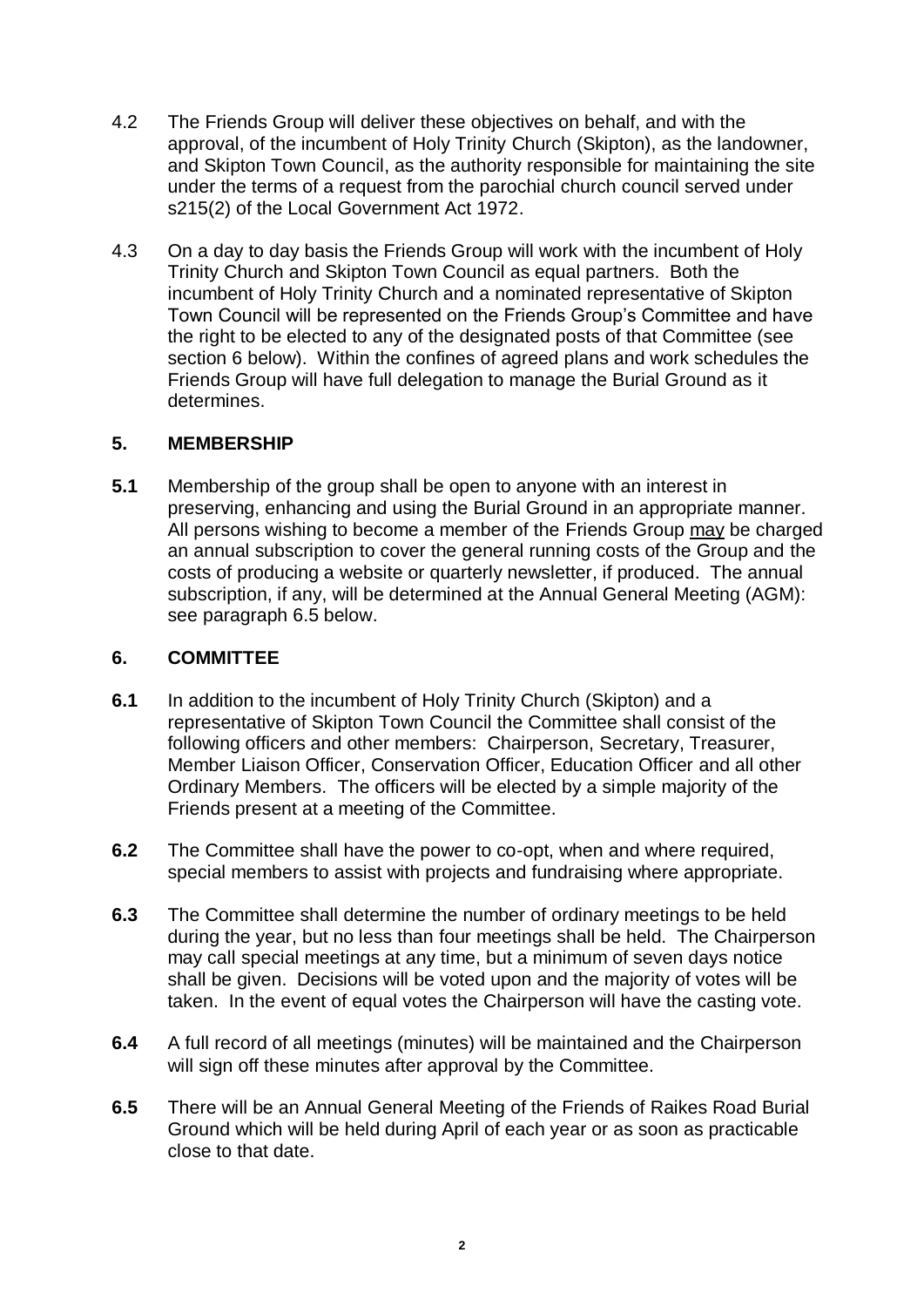- **6.6** Changes to the Constitution and/or rules of the group will be voted for at the AGM.
- **6.7** Any required changes shall be sent in writing to the Secretary or acting Secretary and received no less than fourteen days prior to the AGM.
- **6.8** Notification of the AGM will be given at least twenty-one days prior to the date. All members of the group will be informed. All members shall have the right to one vote.
- **6.9** Full details of the Friends Groups' activities and financial dealings will be presented at the AGM.

# **7. FINANCES**

- **7.1** The Committee shall ensure that:
	- 7.1.1 A separate bank account in the name of 'Friends of Raikes Road Burial Ground' shall be maintained for the general finances of the group. Proposed payments and withdrawals must be certified by the Chairperson and one other officer of the Committee, before being passed for authorisation, processing and accounting.
	- 7.1.2 Maintenance and auditing of full and proper accounting records, and the preparation of an annual statement of receipts and payments, are undertaken at the end of the financial year – 31 March.
	- 7.1.3 The funds of the group, including all donations, contributions and bequests, shall be paid into the Friends Group's account.
	- 7.1.4 Funds belonging to the Friends Group shall be applied or distributed only for the purpose of furthering the objectives of the Group.

#### **8. DISSOLUTION**

- **8.1** If the Committee decides that it is necessary or advisable to dissolve the Friends Group it shall call a meeting of all members of the Group, giving at least twenty one days notice, stating the terms of the resolution to be proposed. If the proposal is confirmed by a two-thirds majority of those present, the incumbent of Holy Trinity Church (Skipton), as the Landowner shall have the power to realise any assets held by or on behalf of the group. Settlement of all debts and liabilities must be undertaken prior to final disposal of the remaining assets.
- **8.2** The remaining assets may be transferred to any other group(s) or institution(s) having similar objectives to the Friends of Raikes Road Burial Ground or to any charitable organisation that the incumbent of Holy Trinity Church (Skipton) determines.
- **8.3** In the event that no group, institution or charitable organisation is able to take